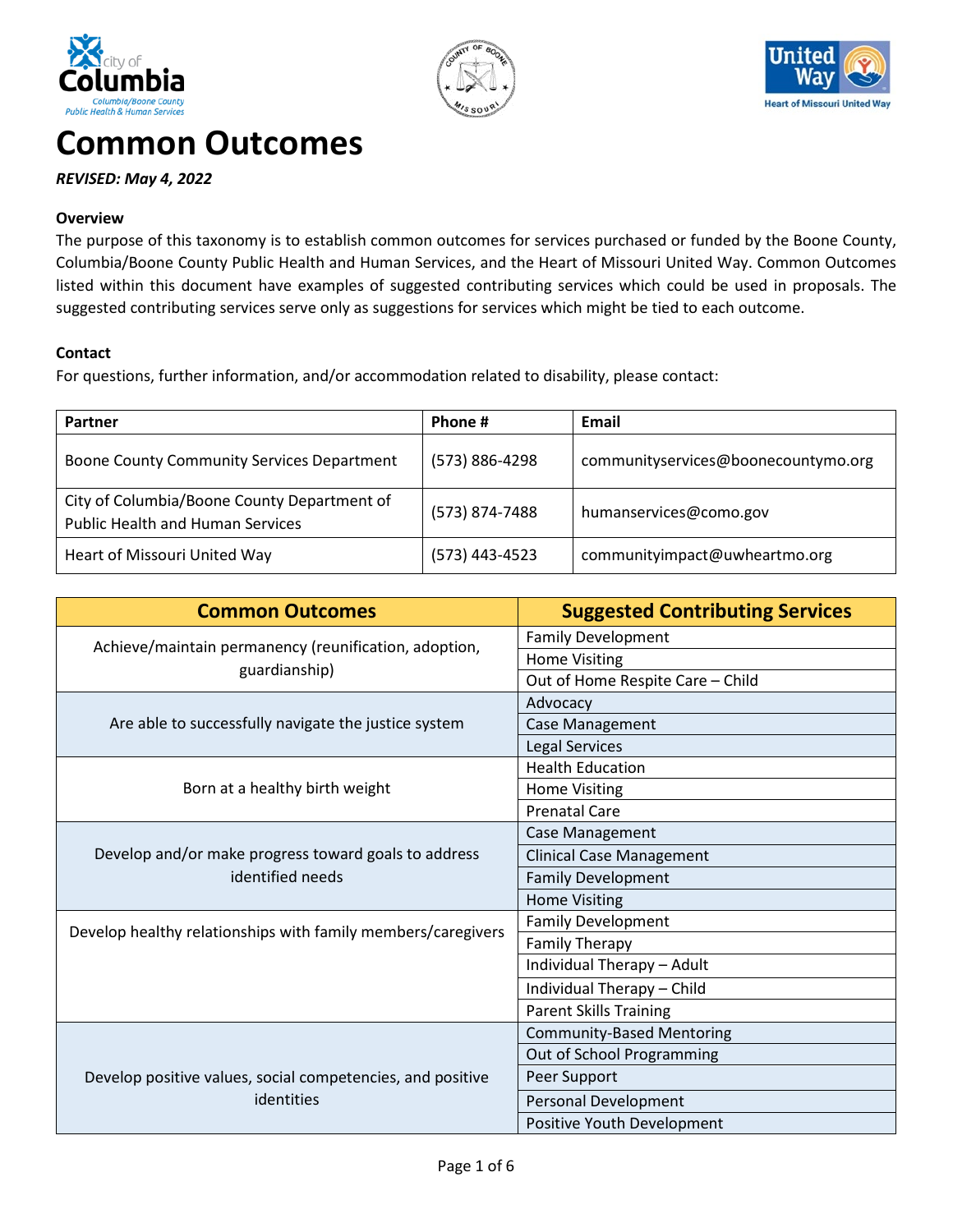| Develop positive values, social competencies, and positive  | <b>Site-Based Mentoring</b>                |
|-------------------------------------------------------------|--------------------------------------------|
| identities                                                  | <b>Therapeutic Mentoring</b>               |
|                                                             | <b>Health Education</b>                    |
|                                                             | <b>Household Gardens</b>                   |
| Develop/maintain a healthy lifestyle                        | <b>Physical Activity</b>                   |
|                                                             | <b>Support Groups</b>                      |
|                                                             | <b>Advocacy Education</b>                  |
|                                                             | <b>Community Collaboration</b>             |
| Gain knowledge about advocacy/policy issues                 | <b>Community Needs Assessment</b>          |
|                                                             | <b>Public Awareness/Education</b>          |
|                                                             | Advocacy                                   |
| Gain knowledge about pertinent legal rights and obligations | Home Buyer Education                       |
|                                                             | Legal Services                             |
|                                                             | <b>Family Development</b>                  |
|                                                             | <b>Family Education</b>                    |
| Gain positive parenting/co-parenting skills                 | <b>Home Visiting</b>                       |
|                                                             | Parent Partnership                         |
|                                                             | <b>Parent Skills Training</b>              |
|                                                             | Crisis Intervention                        |
| Gain strategies for enhancing safety                        | Domestic/Sexual Violence Education         |
|                                                             | <b>Educational and Developmental Items</b> |
|                                                             | <b>Job Coaching</b>                        |
| Gain vocational skills                                      | <b>Job Placement</b>                       |
|                                                             | <b>Vocational Training</b>                 |
| Graduate from high school, earn a HiSET high school diploma | <b>Academic Instruction</b>                |
| equivalent                                                  | <b>Adult Basic Education</b>               |
|                                                             | <b>Behavior Support Services</b>           |
|                                                             | <b>Child Development Education</b>         |
| Identify, manage, and appropriately express emotions and    | <b>Early Childhood Education</b>           |
| behaviors                                                   | Individual Therapy - Adult                 |
|                                                             | Individual Therapy - Child                 |
|                                                             | <b>Credit Building</b>                     |
| Improve credit score                                        | <b>Personal Finance Education</b>          |
|                                                             | Early Childhood Education                  |
|                                                             | <b>Educational and Developmental Items</b> |
| Improve Kindergarten readiness                              | <b>Home Visiting</b>                       |
|                                                             | Scholarships                               |
|                                                             | <b>Academic Enrichment</b>                 |
| Improve or maintain academic performance                    | Academic Instruction                       |
|                                                             | Academic Support                           |
| Improve personal finances                                   | <b>Credit Building</b>                     |
|                                                             | Home Buyer Education                       |
|                                                             | <b>Personal Finance Education</b>          |
|                                                             | <b>Best Practices Training</b>             |
|                                                             | Consultation                               |
|                                                             | <b>Evidence-Based Practices Training</b>   |
| Improve professional skills                                 | <b>Professional Coaching</b>               |
|                                                             | <b>Professional Services</b>               |
|                                                             |                                            |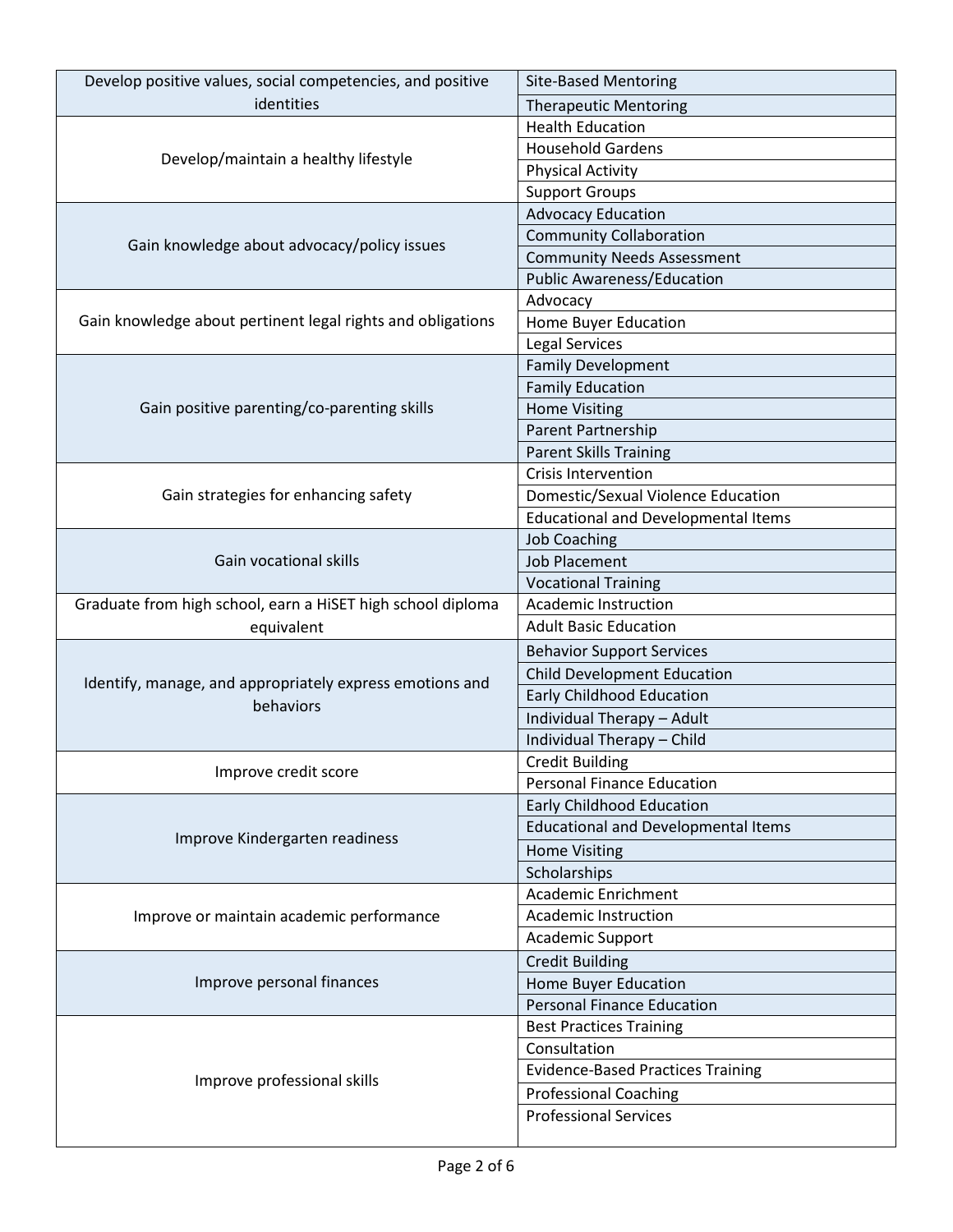|                                                       | Car Seats                                  |
|-------------------------------------------------------|--------------------------------------------|
|                                                       | <b>Case Management</b>                     |
|                                                       | Cribs                                      |
|                                                       | <b>Early Childhood Education</b>           |
|                                                       | <b>Expectant/New Parent Assistance</b>     |
|                                                       | <b>Family Development</b>                  |
| Improve Protective Factors within Family              | <b>Family Therapy</b>                      |
|                                                       | <b>Home Visitation</b>                     |
|                                                       | <b>Hygiene Items</b>                       |
|                                                       | Infant Formula                             |
|                                                       | <b>Parenting Skills Training</b>           |
|                                                       | <b>Provision of Basic Needs Items</b>      |
|                                                       | <b>Community Land Trust Home Ownership</b> |
|                                                       | <b>Credit Building</b>                     |
| Improve utilization of traditional banking resources  | <b>Fair Housing Counseling</b>             |
|                                                       | Home Buyer Education                       |
|                                                       | <b>Personal Finance Education</b>          |
|                                                       | <b>Community Gardens</b>                   |
|                                                       | <b>Congregate Meals</b>                    |
| Increase access to healthy food                       | Grocery Shopping and Delivery              |
|                                                       | <b>Home Delivered Meals</b>                |
|                                                       | Supplemental Food                          |
|                                                       | Supplemental Food Delivery                 |
| Increase capacity to utilize best practices           | <b>Best Practices Training</b>             |
|                                                       | <b>Professional Coaching</b>               |
|                                                       | Consultation                               |
| Increase capacity to utilize evidence-based practices | <b>Evidence-Based Practices Training</b>   |
|                                                       | <b>Professional Coaching</b>               |
|                                                       | <b>Community Land Trust Home Ownership</b> |
|                                                       | <b>Individual Development Accounts</b>     |
| Increase income and assets                            | <b>Job Coaching</b>                        |
|                                                       | <b>Job Placement</b>                       |
|                                                       | <b>Personal Finance Education</b>          |
|                                                       | <b>Vocational Training</b>                 |
|                                                       | <b>Best Practices Training</b>             |
| Increase knowledge of health conditions               | <b>General Medical Care</b>                |
|                                                       | <b>Health Education</b>                    |
|                                                       | <b>Best Practices Training</b>             |
|                                                       | <b>Cultural Enrichment</b>                 |
|                                                       | <b>Family Education</b>                    |
| Increase knowledge on service delivery topics         | <b>Health Education</b>                    |
|                                                       | Home Buyer Education                       |
|                                                       | <b>Parenting Capacity Assessment</b>       |
|                                                       | <b>Parent Skills Training</b>              |
|                                                       | <b>Behavior Support Services</b>           |
|                                                       | <b>Child Development Education</b>         |
| Increase prosocial behaviors                          | <b>Early Childhood Education</b>           |
|                                                       | Out of School Programming                  |
|                                                       | Peer Support                               |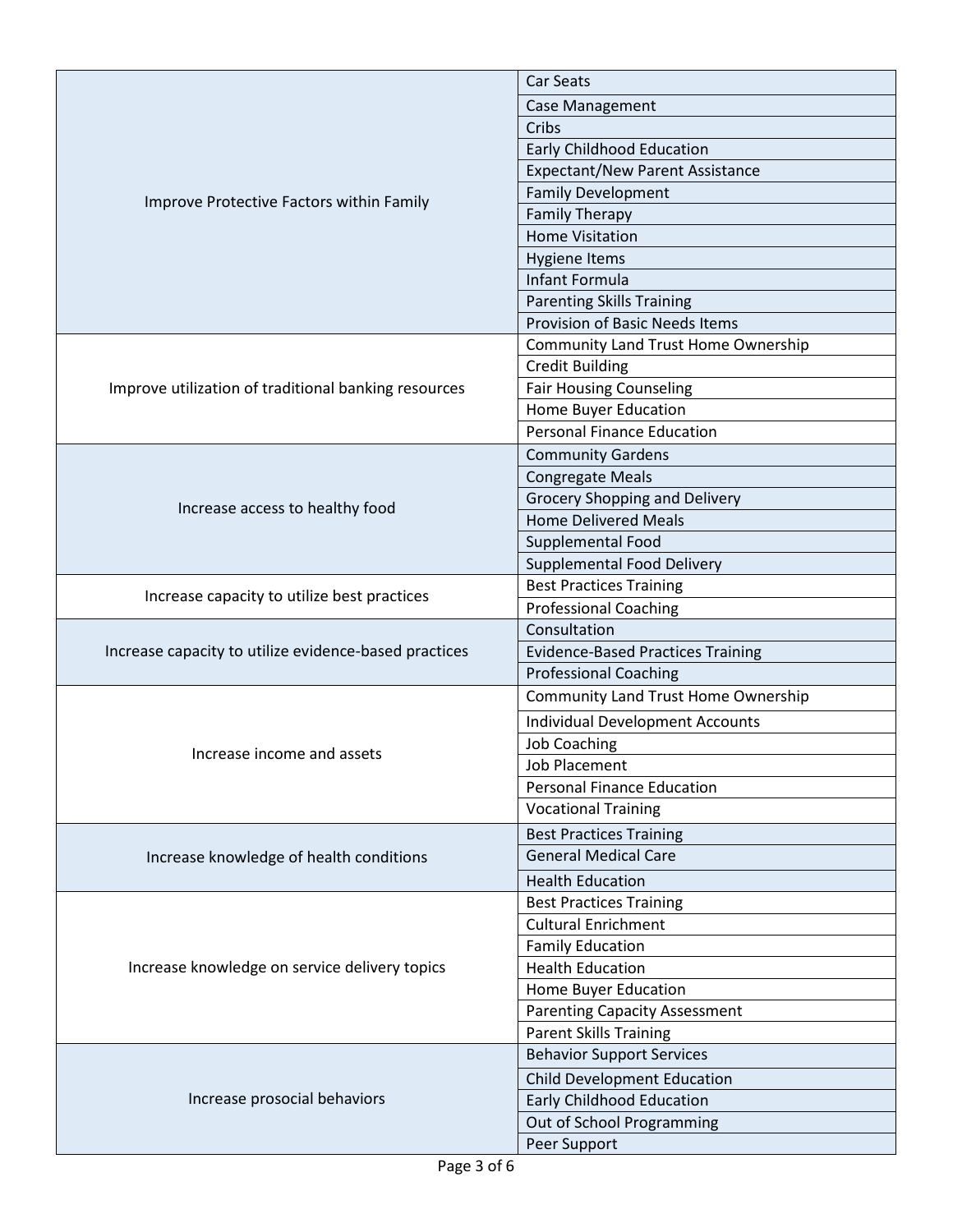|                                                         | Adult Day Programming,                               |
|---------------------------------------------------------|------------------------------------------------------|
|                                                         | <b>Community-Based Mentoring</b>                     |
|                                                         | Companionship                                        |
| Increase social connectedness                           | <b>Home Visiting</b>                                 |
|                                                         | Out of School Programming                            |
|                                                         | <b>Site-Based Mentoring</b>                          |
|                                                         | <b>Support Groups</b>                                |
|                                                         | <b>Best Practices Training</b>                       |
|                                                         | <b>Family Education</b>                              |
| Intend to make changes based on knowledge gained        | <b>Health Education</b>                              |
|                                                         | Home Buyer Education                                 |
|                                                         | <b>Parent Skills Training</b>                        |
|                                                         | All services listed the Taxonomy of Services within  |
| Immediate basic needs are met (food, clothing, shelter) | the Food, Household Items, Material Goods, and       |
|                                                         | Shelter services are possible contributing services. |
|                                                         | Case Management                                      |
|                                                         | <b>Fair Housing Counseling</b>                       |
|                                                         | <b>Foreclosure Prevention</b>                        |
|                                                         | <b>Official Documents Assistance</b>                 |
| Maintain or gain housing stability                      | <b>Rental Assistance</b>                             |
|                                                         | <b>Service Coordination</b>                          |
|                                                         | <b>Street Outreach</b>                               |
|                                                         | <b>Supportive Permanent Housing</b>                  |
|                                                         | <b>Utility Assistance</b>                            |
|                                                         | Case Management                                      |
|                                                         | Home Modification/Adaptation                         |
| Maintain or gain independent living                     | Home Repair                                          |
|                                                         | <b>Service Coordination</b>                          |
|                                                         | <b>Supportive Permanent Housing</b>                  |
|                                                         | <b>Child Development Education</b>                   |
|                                                         | <b>Developmental Screening</b>                       |
|                                                         | <b>Early Child Care Programming</b>                  |
| Meet or exceed age-appropriate developmental milestones | Early Childhood Education                            |
|                                                         | Individual Therapy- Child                            |
|                                                         | <b>Prenatal Care</b>                                 |
|                                                         | Social/Emotional Screenings                          |
|                                                         | Auto Repair/Assistance                               |
|                                                         | <b>Job Coaching</b>                                  |
| <b>Obtain Employment</b>                                | <b>Job Placement</b>                                 |
|                                                         | <b>Job Readiness Training</b>                        |
|                                                         | Transportation                                       |
|                                                         | <b>Career Exploration</b>                            |
|                                                         | <b>Job Coaching</b>                                  |
| Obtain job readiness skills                             | <b>Job Readiness Assessment</b>                      |
|                                                         | <b>Job Readiness Training</b>                        |
|                                                         | <b>General Medical Care</b>                          |
|                                                         | <b>Health Education</b>                              |
| Receive age-appropriate immunizations                   | <b>Home Visiting</b>                                 |
|                                                         | <b>Pediatric Evaluation</b>                          |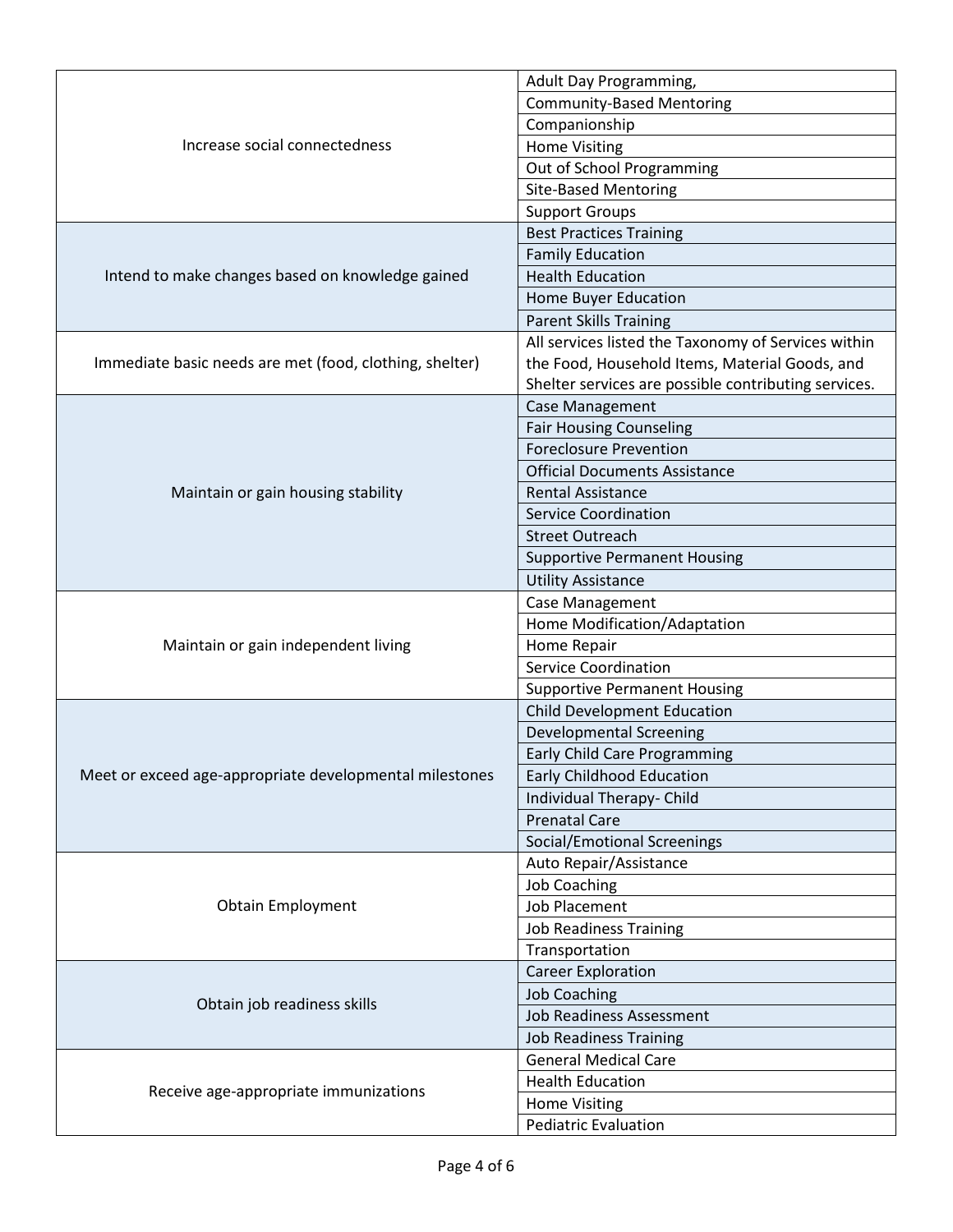|                                                                 | <b>Case Management</b>                   |
|-----------------------------------------------------------------|------------------------------------------|
|                                                                 | <b>Family Development</b>                |
|                                                                 | <b>Home Visiting</b>                     |
| Reduce risk for abuse/neglect                                   | <b>Family Therapy</b>                    |
|                                                                 | Out of Home Respite Care - Child         |
|                                                                 | <b>Parenting Skills</b>                  |
|                                                                 | <b>Provision of Basic Needs Items</b>    |
|                                                                 | <b>Information and Referral</b>          |
| Referred to needed resources                                    | <b>Service Coordination</b>              |
|                                                                 | Case Management                          |
| Resolve immediate crisis                                        | <b>Crisis Care</b>                       |
|                                                                 | <b>Crisis Intervention</b>               |
|                                                                 | <b>Job Coaching</b>                      |
|                                                                 | <b>Job Placement</b>                     |
| Retain employment                                               | <b>Job Readiness Training</b>            |
|                                                                 | <b>Vocational Training</b>               |
|                                                                 | <b>Behavioral Health Assessment</b>      |
|                                                                 | Computer-Assisted Intervention           |
|                                                                 | <b>Family Therapy</b>                    |
|                                                                 | <b>Group Therapy</b>                     |
|                                                                 | Individual Therapy - Adult               |
| Successfully able to manage mental and behavioral health        | Individual Therapy - Child               |
| conditions                                                      | <b>Medication Management</b>             |
|                                                                 | Peer Support                             |
|                                                                 | Psychiatric Case Management              |
|                                                                 | <b>Psychiatric Treatment</b>             |
|                                                                 | Substance Use Disorder Assessment        |
|                                                                 | <b>Dental Treatment</b>                  |
|                                                                 | <b>General Medical Care</b>              |
|                                                                 | <b>Medical Supplies</b>                  |
|                                                                 | <b>Medication Management</b>             |
| Successfully able to manage physical and oral health conditions | <b>Oral Health Screening</b>             |
|                                                                 | Postpartum Care                          |
|                                                                 | <b>Prenatal Care</b>                     |
|                                                                 | <b>Preventative Dental Exam</b>          |
|                                                                 | <b>Prescription Medication</b>           |
|                                                                 | Case Management                          |
|                                                                 | <b>Clinical Case Management</b>          |
| Successfully linked with services                               | Psychiatric Case Management              |
|                                                                 | <b>Service Coordination</b>              |
|                                                                 | <b>Best Practices Training</b>           |
| Used professional expertise to improve performance              | Consultation                             |
|                                                                 | <b>Evidence-Based Practices Training</b> |
|                                                                 | <b>Organizational Capacity Training</b>  |
|                                                                 | <b>Professional Coaching</b>             |
|                                                                 | <b>Professional Services</b>             |
|                                                                 |                                          |